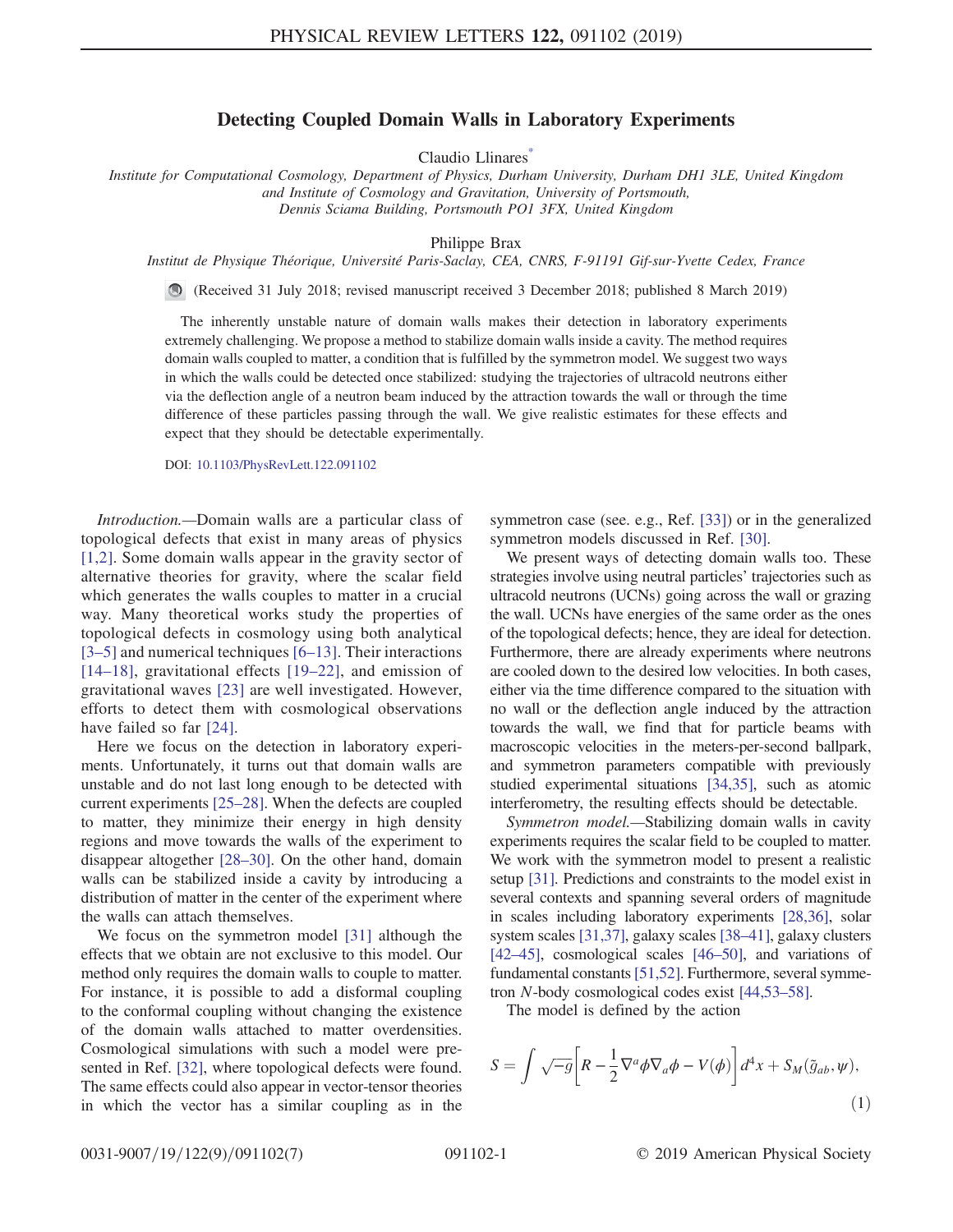where the Einstein  $g_{ab}$  and the Jordan  $\tilde{g}_{ab}$  frame metrics are conformally related [i.e.,  $\tilde{g}_{ab} = A^2(\phi)g_{ab}$ ]. The potential and the conformal factor have the following forms:

$$
V(\phi) = -\frac{1}{2}\mu^2 \phi^2 + \frac{1}{4}\lambda \phi^4 + V_0,
$$
 (2)

$$
A(\phi) = 1 + \frac{1}{2} \left(\frac{\phi}{M}\right)^2, \tag{3}
$$

where  $\mu$  and M are mass scales which define the nature of the effective potential in the presence of matter, and  $\lambda$  is a dimensionless constant. When coupled to nonrelativistic matter like the walls of a cavity in a laboratory experiment, the equation of motion of the symmetron field takes the following form when assuming a Minkowski background, as always realistic in an earthbound experimental context, and the quasistatic approximation for matter sources:

$$
\nabla^2 \phi = \left(\frac{\rho}{M^2} - \mu^2\right) \phi + \lambda \phi^3. \tag{4}
$$

<span id="page-1-0"></span>The validity of this approximation in a cosmological context was tested in Refs. [\[56,57\].](#page-5-20) In a nutshell, the scalar field evolves in the following effective potential:

$$
V(\phi)_{\text{eff}} = \frac{1}{2} \left( \frac{\rho}{M^2} - \mu^2 \right) \phi^2 + \frac{1}{4} \lambda \phi^4 + V_0. \tag{5}
$$

Note that the potential is  $Z_2$  symmetric and that symmetry breaking occurs at low energy. In regions of space when the density is smaller than  $\rho_{\text{SSB}} = \mu^2 M^2$ , the potential has two minima and, thus, can give rise to domain walls. In the opposite case, the  $Z_2$  symmetry is restored and the scalar field is forced to oscillate around zero, screening the effects of its associated fifth force and allowing it to be consistent with Solar System observations [\[31\].](#page-5-10) This density dependence is also responsible for the unique properties of the domain walls which forces them to attach to high density regions [\[29,30\].](#page-5-21) This is analogous to ferromagnetism where domain walls interact with impurities (see, e.g., Ref. [\[59\]](#page-5-22)). We now describe how this effect can be used to stabilize a wall inside vacuum cavities that are employed in usual experimental setups.

Stabilization of a coupled domain wall inside a cavity.— As coupled domain walls are attracted to high density regions, we propose to stabilize them by introducing high density areas inside the vacuum chamber of the experiment. Thus the stabilizing process is the following: a phase transition is forced by generating vacuum inside the cavity (originally filled with a gas of density higher than  $\rho_{SSB}$ ). As the density is reduced, and during the resulting phase transition, the field can fall into one or the other minima of the effective potential and, thus, forms domain walls. This scenario can be realized in the laboratory by reducing the pressure of the gas inside the cavity to low values in a away akin to what would happen cosmologically during the cooling process of the Universe. In this case the phase transition would happen for cosmological symmetrons when the mass parameter  $\mu$  induces a scalar force whose range is a fraction of the cosmological horizon. We focus on values of  $\mu$  which are much larger and adapted to the modest size of experimental cavities (i.e., for the range  $\mu^{-1}$ of the scalar interaction smaller than the size of the cavity). The resulting domain walls inside the cavity evolve searching for high density regions where they can minimize their energy. If any of the created walls happen to pass by the stabilizing element and the geometry of the stabilizer is correctly adapted to the model parameters, there is a nonnegligible probability that it will stay attached to it and become stable.

We tested this process by running 2D simulations with the code presented in Ref. [\[55\]](#page-5-23) (already applied to coupled domain walls in Ref. [\[29\]](#page-5-21)). As the simulations are 2D, the stabilizers are filaments with circular sections. Auxiliary filaments lying in the walls of the cavity may provide more control on the geometry of the final configuration. In these particular examples, the cavity is a 2D box whose size is 1 m.

Figure [1](#page-2-0) shows four stages of the experiment for two different configurations of the stabilizers. (i) Initial condition (left). The cavity is filled with gas and the scalar field is screened; i.e., its average value vanishes, with minimal perturbations around zero. (ii) Symmetry breaking and formation of a wall (middle left). Once the density of the gas inside the cavity falls below the density of symmetry breaking  $\rho_{\text{SSB}}$ , the scalar field collapses to one or the other minima of the effective potential in different regions of space. At this stage, there is no guarantee that the resulting domain walls will survive. (iii) A survival domain wall is trapped by the filaments (middle right). The wall is now stable and will not collapse towards the walls of the cavity. Strong perturbations still exist in the wall, which does not have a straight configuration. (iv) Domain wall fully stabilized and ready to be detected (right). The perturbations in the wall are transferred to a background of scalar waves that travel through the whole cavity and are reflected on its sides. By doing this, the domain wall loses its kinetic energy and adopts an almost straight configuration, with minimal perturbations.

We estimated the probability of these events by running 1000 simulations with one stabilizing element in the center of the cavity. About 15% of these experiments gave rise to stable walls. The exact probability depends on the geometrical properties of the cavity and of the stabilizing elements. These simulations are inexpensive (i.e., fast) and thus will not constitute an issue when developing a real experiment.

The configurations of the filaments in Fig. [1](#page-2-0) are the simplest ones for which we found stable domain walls.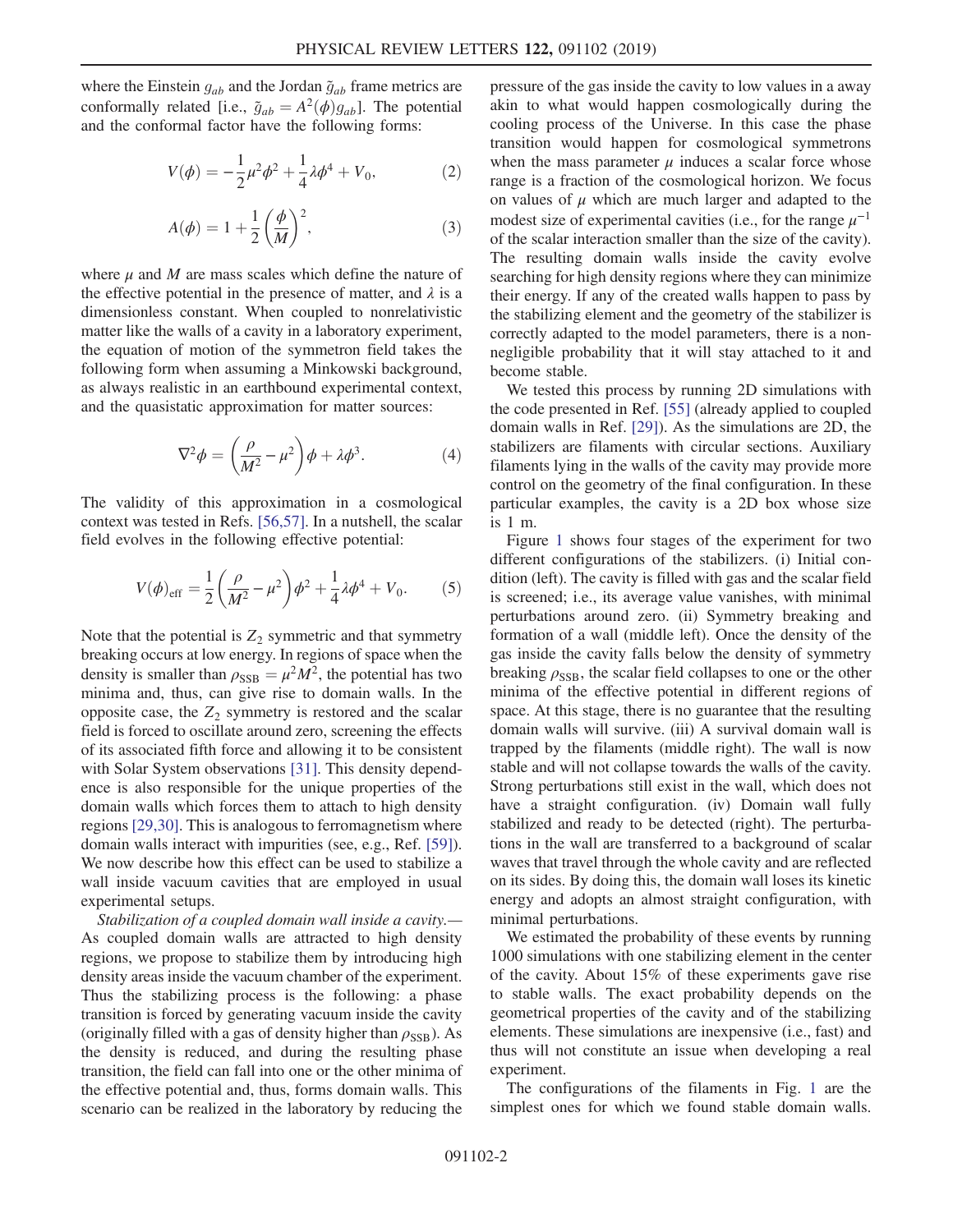<span id="page-2-0"></span>

FIG. 1. Four stages of the generation of stable domain walls in a cavity. The colours correspond to the scalar field normalized to its vacuum value. The black regions around each panel are associated to the walls of the cavity, where the scalar field remains always screened. Each row corresponds to a different configuration of stabilizers while different columns show distinct phases in the evolution of the field. From left to right: (i) initial condition, (ii) symmetry breaking and formation of the wall, (iii) capture of the wall by filaments and (iv) wall fully stabilized.

However, this configuration is not unique. Differences in the arrangement of stabilizing elements affect the way the phase transition occurs and may increase the chances of forming a wall when releasing the gas [\[29\]](#page-5-21). Furthermore, moving sheets of material can be used to control the initial configuration of the walls after the phase transition occurred.

The upper row of Fig. [1](#page-2-0) shows an example in which the wall is attached to the filaments and the walls of the cavity. In a different configuration, which also appears spontaneously in our simulations, the domain wall acquires the shape of a ring passing through all the filaments and detached from the walls of the cavity. The stability condition for such a configuration was studied in Refs. [\[29,60\]](#page-5-21).

Detection of a domain wall inside a cavity.—We propose two different setups to detect stabilized domain walls both based on how the trajectories of slow particles, such as UCNs as presently used to search for chameleon fields [\[61](#page-6-0)–64], are affected. Neutrons can have energies of the order of 10<sup>−</sup><sup>9</sup> eV, which correspond to velocities of the order of  $1 \text{ m/sec}$ . We also assume values for the free parameters of the symmetron field compatible with the ones probed by atomic interferometry technique:

<span id="page-2-1"></span>
$$
(\mu_0, M_0, \lambda_0) = (2.4 \times 10^{-3} \text{ eV}, 10^9 \text{ eV}, 0.1). \quad (6)
$$

The value of  $\mu$  is taken to be of the order of the dark energy scale. This is compatible with the fact that the quantum fluctuations due to the symmetron field of order  $\mu^4$  could be at the origin of the acceleration of the expansion of the Universe. On the other hand, this large value of  $\mu$  compared to the Hubble rate now  $H_0$  implies that the scalar interaction mediated by the symmetron would have such a short range in vacuum, of the order of 0.1 mm, that no fifth force manifestation of the symmetron would occur in the large scale structure of the Universe.

Trajectory of a massive particle around a domain wall: The trajectory of the neutrons in the vicinity of a domain wall satisfies Newton's law:

$$
\ddot{\mathbf{x}} = -c^2 \frac{\nabla(\phi^2)}{2M^2}.
$$
 (7)

The effects of the gravitational field of Earth can be effaced by choosing the filaments to be vertical and studying the motion of particles in the horizontal plane. The solution in the  $x$  direction, which we choose perpendicular to the wall and parallel to Earth's surface, can be obtained by taking into account that the Hamiltonian of the particle is conserved in each direction separately:

$$
H_x = \frac{\dot{x}^2}{2} + \frac{c^2 \phi^2}{2M^2} = \text{const.}
$$
 (8)

Using the domain wall solution  $[1,2]$  of the field equation [Eq. [\(4\)](#page-1-0)] and integrating once, we obtain the constraint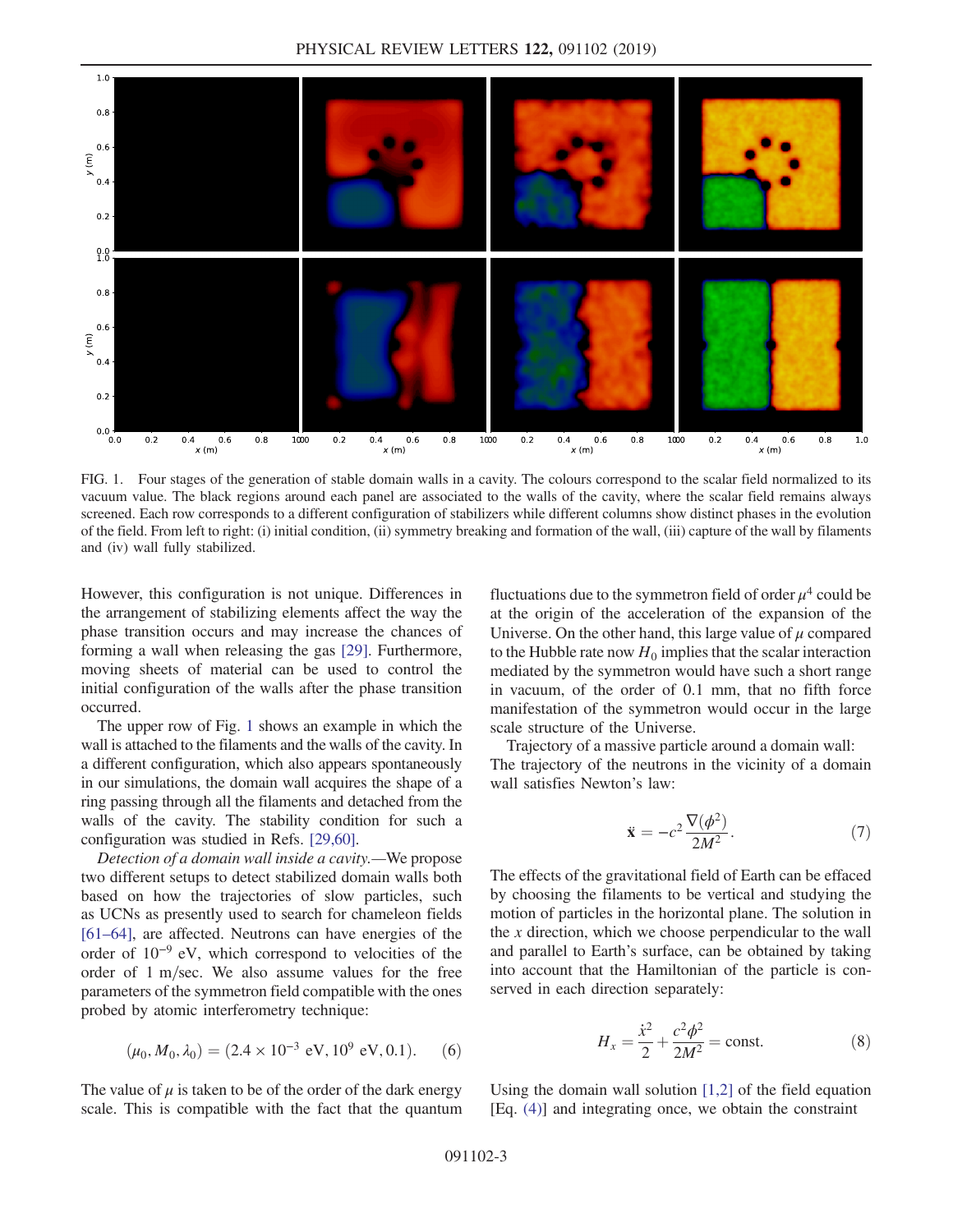$$
\int_{x_0}^{x(t)} \frac{dx}{\sqrt{1 - a \tanh^2(bx)}} = \sqrt{2H_x}(t - t_0),
$$
 (9)

where we have used the following definitions,

$$
a \equiv \frac{c^2 \phi_0^2}{2H_x M^2}, \qquad b \equiv \frac{1}{2\lambda_0}, \tag{10}
$$

$$
\phi_0 = \frac{\mu}{\sqrt{\lambda}}, \qquad \lambda_0 = \frac{\hbar c}{\sqrt{2}\mu}, \tag{11}
$$

where  $\phi_0 = (\mu/\sqrt{\lambda})$  is the vacuum expectation value of the field and  $\lambda_0 = 1/m_0$  is its Compton wavelength in vacuum field and  $\lambda_0 = 1/m_0$  is its Compton wavelength in vacuum (see Ref. [\[29\]](#page-5-21) for nonvacuum solutions). The numerical value of  $\phi_0$  for our fiducial model defined by Eq. [\(6\)](#page-2-1) is  $7.5 \times 10^{-3}$  eV. We obtain the solution for the trajectory of a test particle,

$$
x(t) = \begin{cases} \frac{1}{b} \operatorname{asinh}\left(\frac{\sinh(\omega t + a)}{\sqrt{1 - a}}\right) & \text{if } a < 1\\ \frac{1}{b} \operatorname{asinh}\left(\frac{\sin(\omega t + a)}{\sqrt{a - 1}}\right) & \text{if } a > 1, \end{cases}
$$
(12)

and its inverse,

$$
t(x) = \begin{cases} \frac{1}{\omega} \left\{ \arcsinh[\sqrt{1-a}\sinh(bx)] - \alpha \right\} & \text{if } a < 1\\ \frac{1}{\omega} \left\{ \arcsin[\sqrt{a-1}\sinh(bx)] - \alpha \right\} & \text{if } a > 1. \end{cases} \tag{13}
$$

There are two types of solutions depending on a, i.e., depending on the energy of the neutron in the x direction. Figure [2](#page-3-0) shows typical trajectories for initial conditions associated with values of  $a$  greater (left) and smaller (right) than one. At low energy, the neutron oscillates around the domain wall due to the scalar attraction while at higher energy the neutron is refracted with a deflection depending on the strength of the scalar interaction. The characteristic

<span id="page-3-0"></span>

FIG. 2. Examples of trajectories of UCNs in the surroundings of a wall. The trajectories to the left and right correspond to values of a greater than and smaller than one, respectively. Different curves correspond to different angles of the initial velocity. Note that the horizontal axes have different scale in different panels.

energy separating the two types of behavior is given by  $E_x = m_N(\mu^2/2\lambda M^2)$ , where  $m_N$  is the neutron mass. The solutions are governed by the frequencies and initial phases,

$$
\omega = b\sqrt{2H_x|a-1|} = bv_0^x \tag{14}
$$

and

$$
\alpha = \begin{cases} \arcsinh[\sqrt{1-a}\sinh(bx_0)] & \text{if } a < 1\\ \arcsin[\sqrt{a-1}\sinh(bx_0)] & \text{if } a > 1, \end{cases}
$$
 (15)

respectively. Solutions are oscillatory for particles that are close enough to the wall and have a small transverse velocity.

Proposed experiments: The motion of a neutral test particle (e.g., a neutron) can be probed by two kinds of experiments. First, neutrons can be launched, for instance, from the bottom wall of the vacuum chamber moving upwards [i.e., with  $\mathbf{v} = (\epsilon, 1)$  m/sec]. Small values of  $\epsilon$ will give oscillatory trajectories. The period of these oscillations around the wall is shown in Fig. [3](#page-3-1) for different values of the transverse velocity  $\epsilon$ . Since the periods are of the order of a few seconds and the total velocity of the neutrons is of the order of a few meters per second, the trajectory of the neutrons has a macroscopic displacement with respect to the trajectory that they would have in the absence of the domain wall and, thus, could be detected. There is a minimal period which corresponds to the limit  $(x_0, v_0^x) \to (0, 0)$ :

$$
P_{\min} = \sqrt{8\pi\hbar\eta_1},\tag{16}
$$

<span id="page-3-2"></span>where we have  $\eta_1 = \sqrt{\lambda} M/\mu^2$ . The numerical value of  $P_{\text{min}}$  for the fiducial model defined by Eq. (6) is 0.3 sec. for the fiducial model defined by Eq. [\(6\)](#page-2-1) is 0.3 sec.

A different experiment could be realized by launching the neutrons in the transverse direction, for instance, moving from the left to the right walls of the cavity

<span id="page-3-1"></span>

FIG. 3. Period of oscillations of a particle moving around a wall as a function of its initial position with respect to the wall. The three curves correspond to three different transverse velocities in meters per second. The horizontal line is the minimum period given in Eq. [\(16\).](#page-3-2)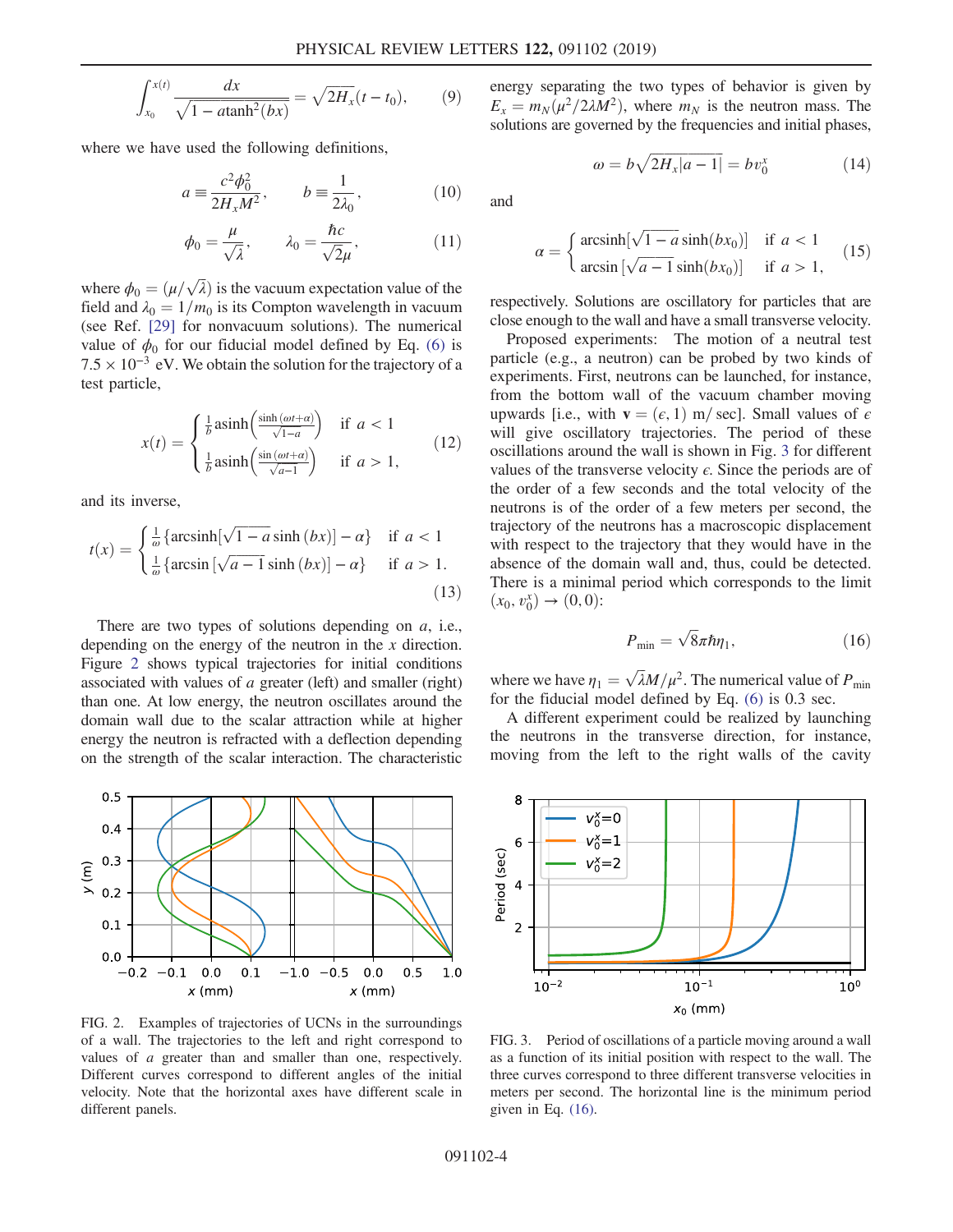<span id="page-4-0"></span>

FIG. 4. Difference in arrival time of UCNs that travel across a wall in a direction perpendicular to it as a function of the initial velocity with respect to the wall and for different multiples of  $\eta_2$ corresponding to Eq. [\(6\)](#page-2-1).

[i.e., with  $\mathbf{v} = (1, 0)$  m/sec]. These initial conditions are in the regime  $a < 1$  and, thus, the particles will move through the wall having only a small perturbation in their transverse velocity: particles will accelerate when approaching the wall and decelerate when moving away from it. Thus, there will be a difference in the arrival times between perturbed and unperturbed trajectories. This difference can be calculated by analyzing the asymptotic behavior of the trajectory in the initial and final positions of the particle:

$$
\Delta t = \sqrt{2} \frac{\hbar c^3}{(v_0^x)^3} \eta_2,\tag{17}
$$

where we have defined  $\eta_2 = \mu/(M^2\lambda)$ . Typical values of  $\Delta t$  are shown in Fig. [4](#page-4-0) for different multiples of the parameter  $\eta_2$  associated to Eq. [\(6\).](#page-2-1) This particular model in connection with UCNs traveling at  $1 \text{ m/sec}$  (red curve) gives a difference in arrival times of the order of  $10^{-9}$  sec.

We have estimated the range of parameters of the model which could be tested experimentally. First, we consider perturbations to UCNs' trajectories which could be detected when the period of oscillation around the wall would be of the order of the time they take to cross the cavity. Assuming a speed of  $1 \text{ m/s}$  and a cavity of 1 m, testable models are those with a period oscillation smaller than 1 sec. This constrains  $\eta_1$ . Similarly, we can assume a minimum measurable time delay (for instance of  $10^{-9}$  sec) and obtain a constraint on  $\eta_2$ . Figure [5](#page-4-1) shows the resulting exclusion regions. They cover regions of the parameter space that cannot be accessed otherwise [\[65\]](#page-6-1).

Conclusions.—We have described the stabilization of symmetron domain walls in the vacuum chamber of an experiment when stabilizing filaments are present. The walls are the result of the symmetry breaking phase transition in the cavity when the gas density is lowered below the symmetry breaking scale. We have shown numerically how this process can be realized in an efficient way. Moreover, we have illustrated how to test for the presence of the walls in a cavity by calculating measurable effects that such a wall would have on UCNs' trajectories. For neutrons with velocities around  $1 \text{ m/s}$ , the deviation of their trajectories would be macroscopic for symmetron models with a scalar force range of the order of 0.1 mm, as previously tested by atomic interferometry, and whose quantum fluctuations are in the right ballpark to generate the acceleration of the expansion of the Universe.

<span id="page-4-1"></span>

FIG. 5. Exclusion regions. Oscillations of UCNs that travel parallel to a wall (blue) and time delay of arrival of UCNs that travel perpendicular to a wall (orange).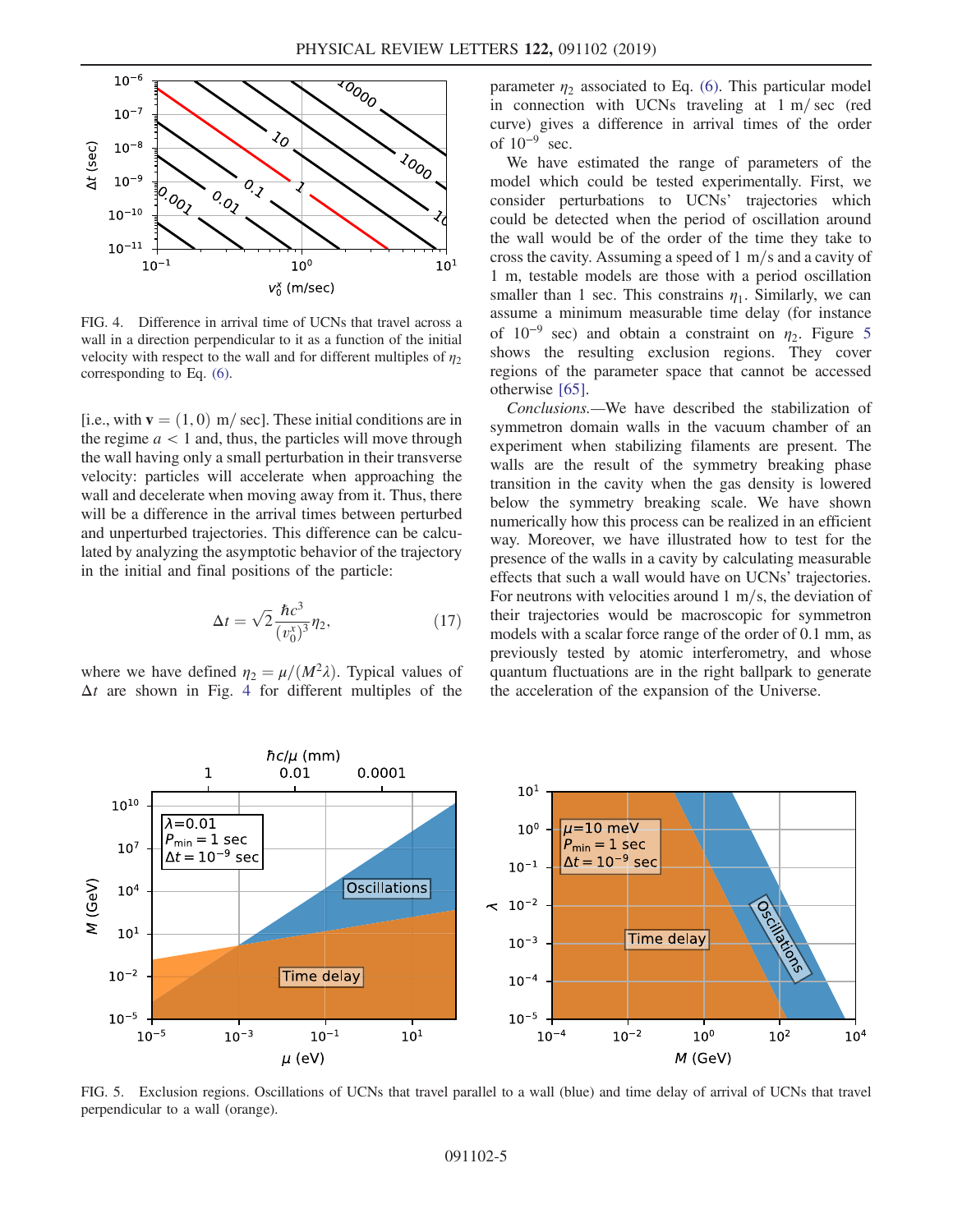C. L. acknowledges support from STFC consolidated Grants No. ST/L00075X/1 and No. ST/P000541/1 and ERC Grant No. ERC-StG-716532-PUNCA. This work is supported in part by the EU Horizon 2020 research and innovation programme under the Marie-Sklodowska Grant No. 690575. This Letter is based upon work related to the COST Action CA15117 (CANTATA) supported by COST (European Cooperation in Science and Technology).

<span id="page-5-0"></span>[\\*](#page-0-0) claudio.llinares@port.ac.uk

- <span id="page-5-1"></span>[1] A. Vilenkin and E.P.S. Shellard, Cosmic Strings and Other Topological Defects (Cambridge University Press, Cambridge, UK, 2000).
- [2] T. Vachaspati, Kinks and Domain Walls: An Introduction to Classical and Quantum Solitons (Cambridge University Press, Cambridge, England, 2006).
- <span id="page-5-2"></span>[3] M. Hindmarsh, [Phys. Rev. Lett.](https://doi.org/10.1103/PhysRevLett.77.4495) **77**, 4495 (1996).
- [4] M. Hindmarsh, Phys. Rev. D 68[, 043510 \(2003\)](https://doi.org/10.1103/PhysRevD.68.043510).
- <span id="page-5-3"></span>[5] T. Vachaspati and A. Vilenkin, [Phys. Rev. D](https://doi.org/10.1103/PhysRevD.30.2036) 30, 2036 [\(1984\).](https://doi.org/10.1103/PhysRevD.30.2036)
- [6] W. H. Press, B. S. Ryden, and D. N. Spergel, [Astrophys. J.](https://doi.org/10.1086/168151) 347[, 590 \(1989\)](https://doi.org/10.1086/168151).
- [7] L. Kawano, Phys. Rev. D 41[, 1013 \(1990\)](https://doi.org/10.1103/PhysRevD.41.1013).
- [8] D. Coulson, Z. Lalak, and B. Ovrut, [Phys. Rev. D](https://doi.org/10.1103/PhysRevD.53.4237) 53, 4237 [\(1996\).](https://doi.org/10.1103/PhysRevD.53.4237)
- [9] S. E. Larsson, S. Sarkar, and P. L. White, [Phys. Rev. D](https://doi.org/10.1103/PhysRevD.55.5129) 55, [5129 \(1997\)](https://doi.org/10.1103/PhysRevD.55.5129).
- [10] T. Garagounis and M. Hindmarsh, [Phys. Rev. D](https://doi.org/10.1103/PhysRevD.68.103506) 68, 103506 [\(2003\).](https://doi.org/10.1103/PhysRevD.68.103506)
- [11] P. P. Avelino, C. J. A. P. Martins, and J. C. R. E. Oliveira, Phys. Rev. D 72[, 083506 \(2005\)](https://doi.org/10.1103/PhysRevD.72.083506).
- [12] A. M. M. Leite and C. J. A. P. Martins, [Phys. Rev. D](https://doi.org/10.1103/PhysRevD.84.103523) 84, [103523 \(2011\).](https://doi.org/10.1103/PhysRevD.84.103523)
- <span id="page-5-4"></span>[13] A. M. M. Leite, C. J. A. P. Martins, and E. P. S. Shellard, [Phys. Lett. B](https://doi.org/10.1016/j.physletb.2012.11.070) 718, 740 (2013).
- [14] L. Pogosian and T. Vachaspati, [Phys. Rev. D](https://doi.org/10.1103/PhysRevD.62.105005) 62, 105005 [\(2000\).](https://doi.org/10.1103/PhysRevD.62.105005)
- [15] L. Pogosian and T. Vachaspati, [Phys. Rev. D](https://doi.org/10.1103/PhysRevD.62.123506) 62, 123506 [\(2000\).](https://doi.org/10.1103/PhysRevD.62.123506)
- [16] L. Pogosian, Phys. Rev. D 65[, 065023 \(2002\)](https://doi.org/10.1103/PhysRevD.65.065023).
- [17] L. Pogosian and T. Vachaspati, [Phys. Rev. D](https://doi.org/10.1103/PhysRevD.67.065012) 67, 065012 [\(2003\).](https://doi.org/10.1103/PhysRevD.67.065012)
- <span id="page-5-5"></span>[18] N. D. Antunes, L. Pogosian, and T. Vachaspati, [Phys. Rev. D](https://doi.org/10.1103/PhysRevD.69.043513) 69[, 043513 \(2004\).](https://doi.org/10.1103/PhysRevD.69.043513)
- [19] A. Vilenkin, *[Phys. Rev. D](https://doi.org/10.1103/PhysRevD.23.852)* **23**, 852 (1981).
- [20] L. M. Widrow, Phys. Rev. D **39**[, 3571 \(1989\).](https://doi.org/10.1103/PhysRevD.39.3571)
- [21] K. Tomita, [Phys. Lett. B](https://doi.org/10.1016/0370-2693(85)90924-4) 162, 287 (1985).
- <span id="page-5-6"></span>[22] J. Ipser and P. Sikivie, [Phys. Rev. D](https://doi.org/10.1103/PhysRevD.30.712) 30, 712 (1984).
- <span id="page-5-7"></span>[23] T. Hiramatsu, M. Kawasaki, and K. Saikawa, [J. Cosmol.](https://doi.org/10.1088/1475-7516/2014/02/031) [Astropart. Phys. 02 \(2014\) 031.](https://doi.org/10.1088/1475-7516/2014/02/031)
- <span id="page-5-8"></span>[24] P. A. R. Ade et al. (Planck Collaboration), [Astron. As](https://doi.org/10.1051/0004-6361/201321621)trophys. 571[, A25 \(2014\).](https://doi.org/10.1051/0004-6361/201321621)
- [25] C. Burrage, E. J. Copeland, and E. A. Hinds, [J. Cosmol.](https://doi.org/10.1088/1475-7516/2015/03/042) [Astropart. Phys. 03 \(2015\) 042.](https://doi.org/10.1088/1475-7516/2015/03/042)
- [26] C. Burrage and E. J. Copeland, [Contemp. Phys.](https://doi.org/10.1080/00107514.2015.1060058) 57, 164 [\(2016\).](https://doi.org/10.1080/00107514.2015.1060058)
- [27] C. Burrage, E. J. Copeland, and J. A. Stevenson, [J. Cosmol.](https://doi.org/10.1088/1475-7516/2016/08/070) [Astropart. Phys. 08 \(2016\) 070.](https://doi.org/10.1088/1475-7516/2016/08/070)
- <span id="page-5-9"></span>[28] C. Burrage, A. Kuribayashi-Coleman, J. Stevenson, and B. Thrussell, [J. Cosmol. Astropart. Phys. 12 \(2016\) 041.](https://doi.org/10.1088/1475-7516/2016/12/041)
- <span id="page-5-21"></span>[29] C. Llinares and L. Pogosian, [Phys. Rev. D](https://doi.org/10.1103/PhysRevD.90.124041) 90, 124041 [\(2014\).](https://doi.org/10.1103/PhysRevD.90.124041)
- <span id="page-5-13"></span>[30] M. Peyravi, N. Riazi, and F. S. N. Lobo, [Phys. Rev. D](https://doi.org/10.1103/PhysRevD.95.064047) 95, [064047 \(2017\).](https://doi.org/10.1103/PhysRevD.95.064047)
- <span id="page-5-10"></span>[31] K. Hinterbichler and J. Khoury, [Phys. Rev. Lett.](https://doi.org/10.1103/PhysRevLett.104.231301) 104, [231301 \(2010\).](https://doi.org/10.1103/PhysRevLett.104.231301)
- <span id="page-5-11"></span>[32] R. Hagala, C. Llinares, and D. F. Mota, [Astron. Astrophys.](https://doi.org/10.1051/0004-6361/201526439) 585[, A37 \(2016\).](https://doi.org/10.1051/0004-6361/201526439)
- <span id="page-5-12"></span>[33] J. Beltrán Jiménez, A. L. Delvas Fróes, and D. F. Mota, [Phys. Lett. B](https://doi.org/10.1016/j.physletb.2013.07.032) 725, 212 (2013).
- <span id="page-5-14"></span>[34] M. Jaffe, P. Haslinger, V. Xu, P. Hamilton, A. Upadhye, B. Elder, J. Khoury, and H. Mller, Nat. Phys. 13[, 938 \(2017\).](https://doi.org/10.1038/nphys4189)
- [35] P. Brax and A.-C. Davis, Phys. Rev. D 94[, 104069 \(2016\).](https://doi.org/10.1103/PhysRevD.94.104069)
- [36] A. Upadhye, Phys. Rev. Lett. **110**[, 031301 \(2013\)](https://doi.org/10.1103/PhysRevLett.110.031301).
- [37] R. Hagala, C. Llinares, and D. F. Mota, [Phys. Rev. Lett.](https://doi.org/10.1103/PhysRevLett.118.101301) 118, [101301 \(2017\).](https://doi.org/10.1103/PhysRevLett.118.101301)
- <span id="page-5-15"></span>[38] C. Burrage, E. J. Copeland, and P. Millington, [Phys. Rev. D](https://doi.org/10.1103/PhysRevD.95.064050) 95[, 064050 \(2017\).](https://doi.org/10.1103/PhysRevD.95.064050)
- [39] C. Llinares, [Mon. Not. R. Astron. Soc.](https://doi.org/10.1093/mnrasl/sly021) 476, L29 (2018).
- [40] C. A. J. O'Hare and C. Burrage, [Phys. Rev. D](https://doi.org/10.1103/PhysRevD.98.064019) 98, 064019 [\(2018\).](https://doi.org/10.1103/PhysRevD.98.064019)
- [41] J. Clampitt, B. Jain, and J. Khoury, [J. Cosmol. Astropart.](https://doi.org/10.1088/1475-7516/2012/01/030) [Phys. 01 \(2012\) 030.](https://doi.org/10.1088/1475-7516/2012/01/030)
- <span id="page-5-16"></span>[42] M. B. Gronke, C. Llinares, and D. F. Mota, [Astron. As](https://doi.org/10.1051/0004-6361/201322403)trophys. 562[, A9 \(2014\).](https://doi.org/10.1051/0004-6361/201322403)
- [43] C. Llinares and D. F. Mota, [Phys. Rev. Lett.](https://doi.org/10.1103/PhysRevLett.110.151104) **110**, 151104 [\(2013\).](https://doi.org/10.1103/PhysRevLett.110.151104)
- <span id="page-5-19"></span>[44] C. Llinares, D. F. Mota, and H. A. Winther, [Astron. As](https://doi.org/10.1051/0004-6361/201322412)trophys. 562[, A78 \(2014\).](https://doi.org/10.1051/0004-6361/201322412)
- [45] M. Gronke, C. Llinares, D. F. Mota, and H. A. Winther, [Mon. Not. R. Astron. Soc.](https://doi.org/10.1093/mnras/stv496) 449, 2837 (2015).
- <span id="page-5-17"></span>[46] K. Hinterbichler, J. Khoury, A. Levy, and A. Matas, [Phys.](https://doi.org/10.1103/PhysRevD.84.103521) Rev. D 84[, 103521 \(2011\)](https://doi.org/10.1103/PhysRevD.84.103521).
- [47] P. Brax, C. van de Bruck, A.-C. Davis, B. Li, B. Schmauch, and D. J. Shaw, Phys. Rev. D 84[, 123524 \(2011\).](https://doi.org/10.1103/PhysRevD.84.123524)
- [48] C. Llinares and N. McCullagh, [Mon. Not. R. Astron. Soc.](https://doi.org/10.1093/mnrasl/slx137) 472[, L80 \(2017\)](https://doi.org/10.1093/mnrasl/slx137).
- [49] M. F. Ivarsen, P. Bull, C. Llinares, and D. Mota, [Astron.](https://doi.org/10.1051/0004-6361/201628604) Astrophys. 595[, A40 \(2016\)](https://doi.org/10.1051/0004-6361/201628604).
- [50] L. Taddei, R. Catena, and M. Pietroni, [Phys. Rev. D](https://doi.org/10.1103/PhysRevD.89.023523) 89, [023523 \(2014\).](https://doi.org/10.1103/PhysRevD.89.023523)
- <span id="page-5-18"></span>[51] M. F. Silva, H. A. Winther, D. F. Mota, and C. J. A. P. Martins, Phys. Rev. D 89[, 024025 \(2014\)](https://doi.org/10.1103/PhysRevD.89.024025).
- [52] A. M. M. Pinho, M. Martinelli, and C. J. A. P. Martins, [Phys. Lett. B](https://doi.org/10.1016/j.physletb.2017.04.027) 769, 491 (2017).
- [53] A.-C. Davis, B. Li, D.F. Mota, and H.A. Winther, [As](https://doi.org/10.1088/0004-637X/748/1/61)trophys. J. 748[, 61 \(2012\)](https://doi.org/10.1088/0004-637X/748/1/61).
- [54] P. Brax, A.-C. Davis, B. Li, H. A. Winther, and G.-B. Zhao, [J. Cosmol. Astropart. Phys. 10 \(2012\) 002.](https://doi.org/10.1088/1475-7516/2012/10/002)
- <span id="page-5-23"></span>[55] C. Llinares and D. F. Mota, [Phys. Rev. Lett.](https://doi.org/10.1103/PhysRevLett.110.161101) **110**, 161101 [\(2013\).](https://doi.org/10.1103/PhysRevLett.110.161101)
- <span id="page-5-20"></span>[56] C. Llinares and D. F. Mota, *Phys. Rev. D* **89**[, 084023 \(2014\).](https://doi.org/10.1103/PhysRevD.89.084023)
- [57] H. A. Winther et al., [Mon. Not. R. Astron. Soc.](https://doi.org/10.1093/mnras/stv2253) 454, 4208 [\(2015\).](https://doi.org/10.1093/mnras/stv2253)
- [58] R. Hagala, C. Llinares, and D. F. Mota, [Astron. Astrophys.](https://doi.org/10.1051/0004-6361/201526439) 585[, A37 \(2016\).](https://doi.org/10.1051/0004-6361/201526439)
- <span id="page-5-22"></span>[59] D. Jiles and D. L. Atherton, [J. Magn. Magn. Mater.](https://doi.org/10.1016/0304-8853(86)90066-1) 61, 48 [\(1986\).](https://doi.org/10.1016/0304-8853(86)90066-1)